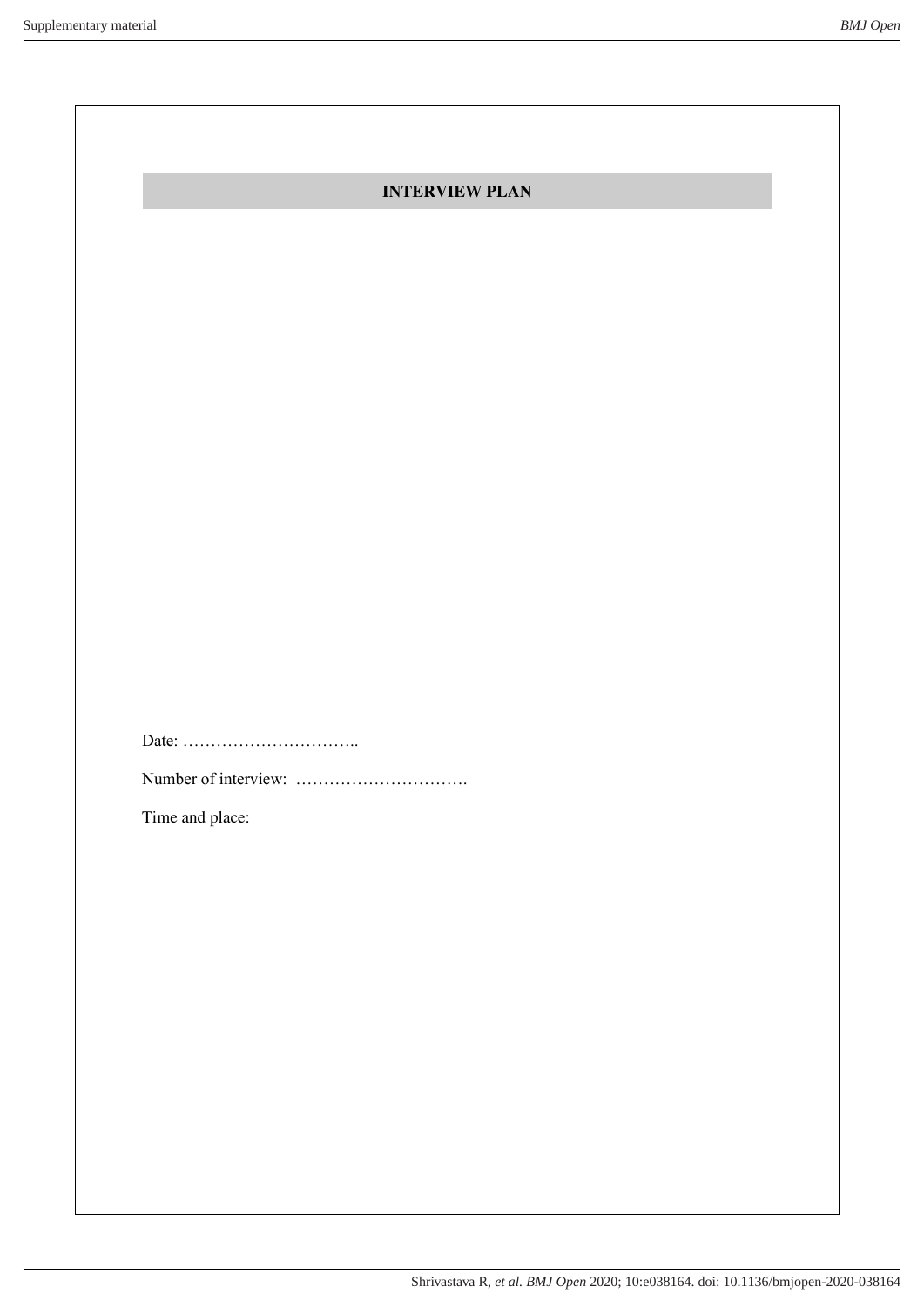# **A) OPENING THE INTERVIEW**

- $\triangleright$  Greet the applicant; introduce yourself (interviewer /position) and make the interviewee feel comfortable
- $\triangleright$  Explain the purpose of the interview, inform candidate of the duration of the interview allow interviewee to read
- $\triangleright$  Invite the interviewee to clarify any doubts regarding the interview, and sign the 2 copies of consent form (keep 1 copy)
- $\triangleright$  Describe the interview process
- $\triangleright$  Before starting mention to participant that:

Your anonymity will be respected:

"Your name will appear on no report, on no published document. If you quote names of persons during the interview, these names will not be revealed"

- $\triangleright$  Underline that: "even if there is nothing really very indiscreet in the discussion, you can refuse at any time to answer or still to end the interview "
- $\triangleright$  Install the tape recorder (make test of recording)

# **B) CONDUCTING THE INTERVIEW**

- $\triangleright$  Begin with unstructured, open questions to encourage the spontaneity, then encircle gradually the subject (funnelling technique)
- ➢ Make brief syntheses at the end of sections to make sure that we understood well and to give the opportunity to individual to complete or to modify its statements (reformulation: " if I understood well what you say to me, you ….")
- $\triangleright$  It is possible that, spontaneously, individuals approaches the themes of discussion on a different order which that describes in the following sections (for example in passing directly of the section 1 in the section 3): in that case, not to try to respect the order of sections, the important is to facilitate its spontaneity while making sure that we approach all the strategic themes.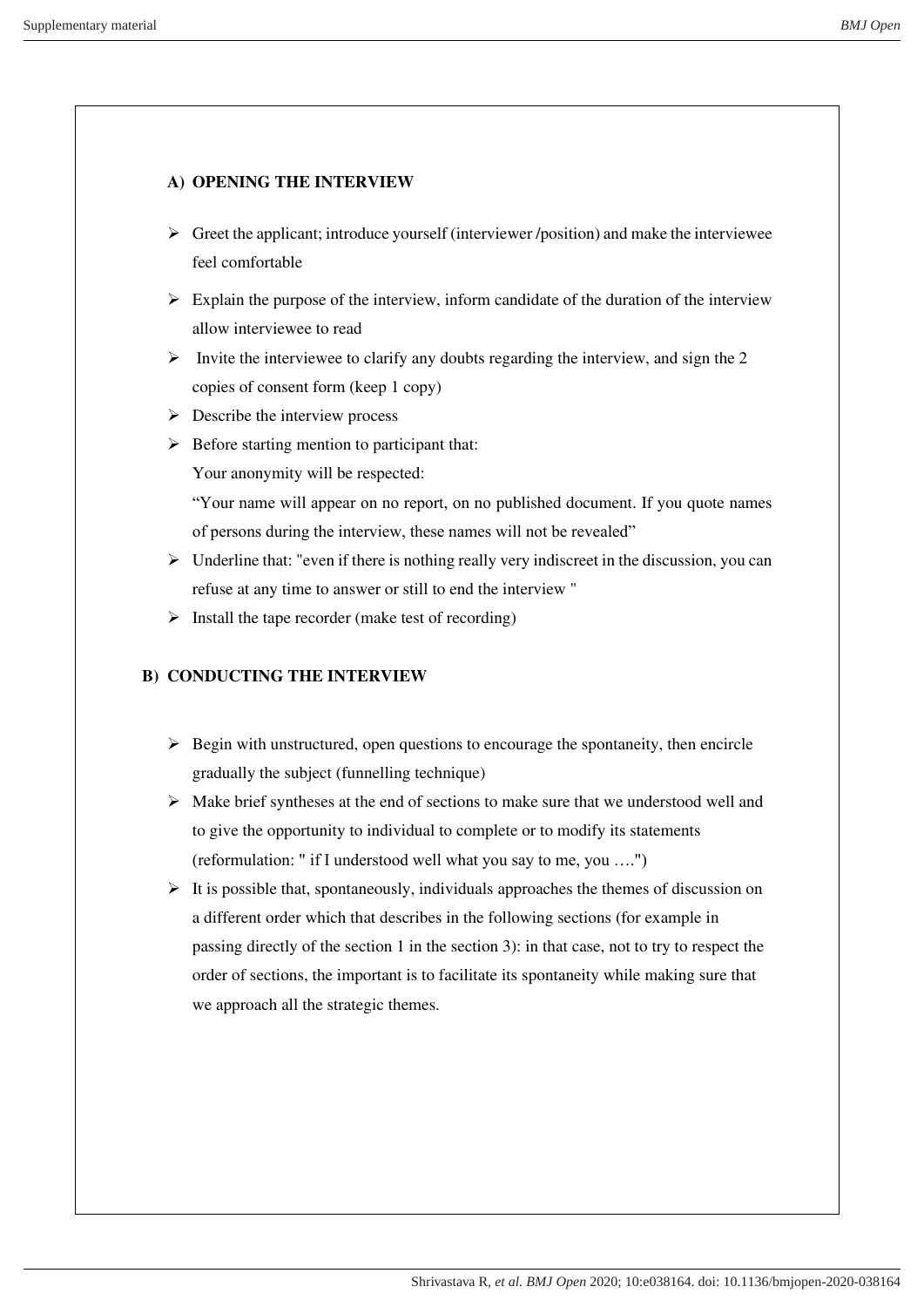### **SECTION 1: BACKGROUND**

- 1. What is your current role among the team of professionals? And how many years have you had this position?
	- a. Are you several sharing the same role? (Work overload?)
- 2. Since when are you working with the Cree?
- 3. With what age group?
- 4. Which clientele you are working with?
	- a. What are the health and social needs of this clientele?
	- b. What do you think of your clientele?
- 5. Do you feel a difference in your approach to patients, whether they are male or female?
	- a. Do you feel that your patients act differently because you are a man / woman?

### **SECTION 2: CLINICAL INTEGRATION (PRESENT OR ABSENT)**

- 6. What is your definition of primary care?
- 7. Who do you think are the members of primary care?
- 8. Who do you think plays a role in primary **oral health** care?
- 9. What types of oral care can you offer as primary care? Are they well integrated in your workplace?
	- a. Tell me a about a clinical situation where you feel that there has been integration of oral health into primary care.
	- b. Tell me a about a clinical situation where you feel that there has been no integration of oral health into primary care.
- 10. Let's say that I am a patient who comes to see you for a reason X, how do you proceed to evaluate me? (Do you have any protocols)
- 11. Do you see a link between the oral health and overall health of your patients? If yes, which one?
- 12. What role do you play in patients' oral health? Direct or indirect?
- 13. Suppose I'm a patient with a toothache, what would you do with this information? What is your protocol/procedure?
- 14. When you consider the patient's care, do you include the cultural elements? How?
- 15. Have you had prior training tailored to the needs of the Cree people?
	- a. If not: Do you think this kind of training would help you in your work?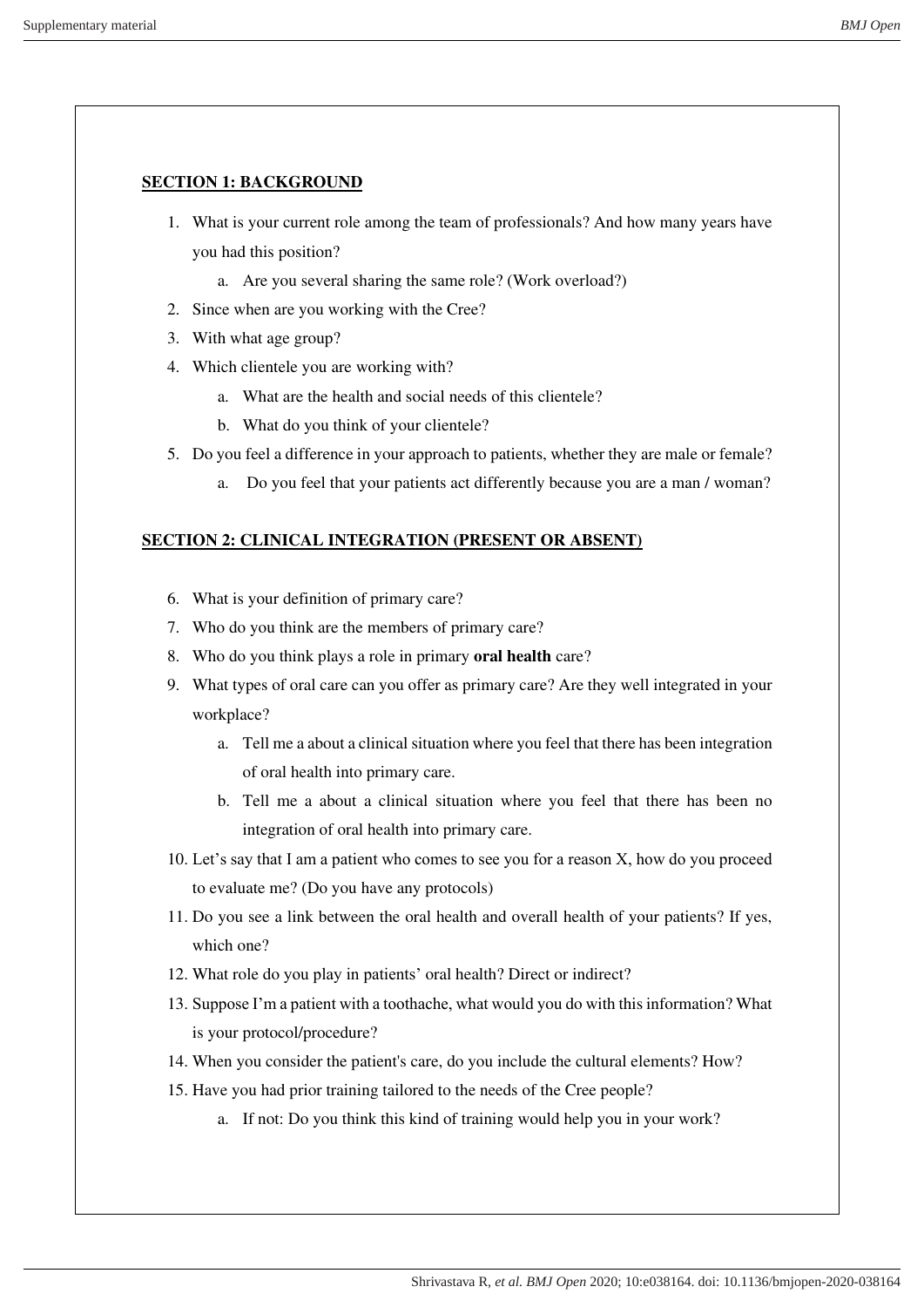- b. Do you have any suggestions?
- 16. When you identify an oral problem that you cannot handle what do you do? What is your approach in order to find a solution?

### **SECTION 3: THE NEED OF INTEGRATION**

- 17. What resources are available in your organization in order to integrate oral health care in the primary care?
- 18. What do you think about the role of different members of primary care (nurses, doctors, dentists)? How do you think managers could play a role towards achieving integration?
- 19. How do you see the role of patients in the performance of integrated care?
	- a. Does the patient have an active or passive role?
- 20. What do you think of communication and transmission of information between the various stakeholders in your workplace?
	- a. How is the communication with patients you treat in your workplace?
- 21. Who should be involved?
	- a. How can collaborators be involved?
	- b. How could the collaborators communicate well/efficiently?
- 22. What do we need to change in the organization of the services to improve the integration
	- of oral health into primary care?
		- a. Adjust the clinical information system (ex. : files)
		- b. Adjust clinical tools, assessment tools and service planning tools.
		- c. Adjust the coordination methods such as case management or binding speaker
		- d. Adjust the inter-professional and inter-sectorial protocols
- 23. Who should take the leadership position of an integrated intervention in oral health?
- 24. How do you think your work experience would be if dental services were integrated into primary care?

### **SECTION 4: ORGANIZATIONAL INTEGRATION**

- 25. How can the organization help in better management of oral health?
- 26. What are the **facilitators** (organizational) with regard to integration of oral health in primary care?
- 27. What are the **barriers** (organizational) with regard to integration of oral health in primary care?
- 28. How can we evaluate if our health integration measures are efficient?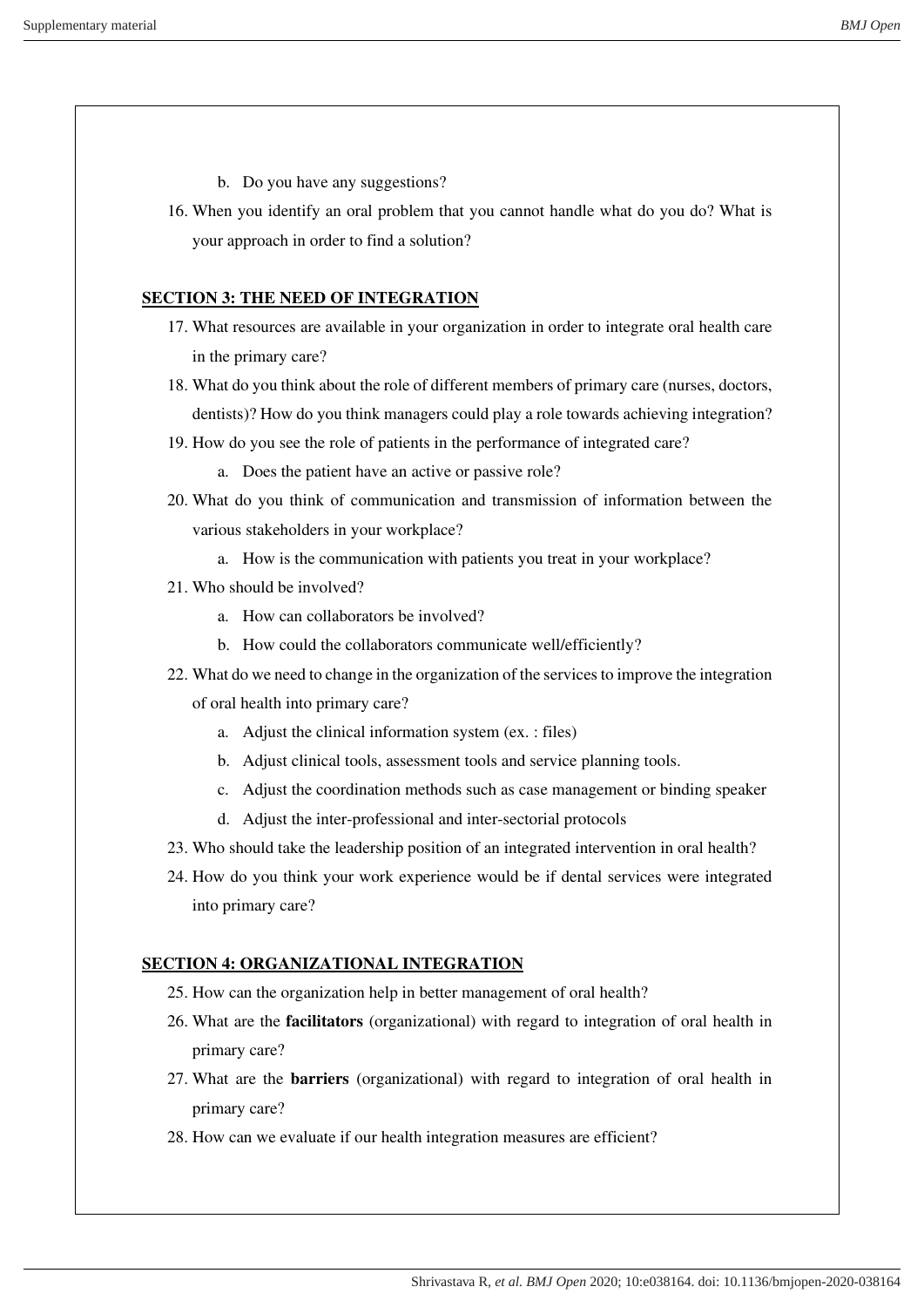## **SECTION 5: NORMATIVE INTEGRATION**

- 29. How do you feel about one single universal model of oral health care integration would address the needs in all kinds of community settings?
- 30. Are there some norms, practical guidelines, protocols about the integration of oral health into primary care? If yes, please describe them.
- 31. How can we can develop norms, practical guidelines, protocols for other health care professionals to further achieve the integration of oral health care?

## **SECTION 6: IMPLEMENTATION**

- **32.** What kind of oral care would you wish be provided in primary care?
- **33.** In which section: long-term care, schools…

### **SECTION: 7**

- 34. Do you believe that the method of remuneration is an attractive factor for different professionals? Why?
	- a. What do you think would be the best way to encourage the involvement of health professionals in Cree communities?
- 35. What do you think of the clinic where you work? Facilities? Infrastructure?

### **SECTION 8: APPRECIATIVE INQUIRY**

- 1. Describe a high-point experience in your organization- Looking at your entire experience with this practice, remember a time that was most meaningful to you; when you felt most alive, most fulfilled and most excited and engaged?
	- What made it meaningful?
	- What did you like most about the experience?
	- Can you describe how you felt?
	- Can you give some examples?
- 2. Without being modest, what is it that you most value about yourself, your work, and your organization?
- 3. Can you tell me about a time when you believe another colleague excelled or stood out as a leader?
	- What was it that made this time stand out or memorable for you?
	- What were the leadership qualities that you admired in that individual?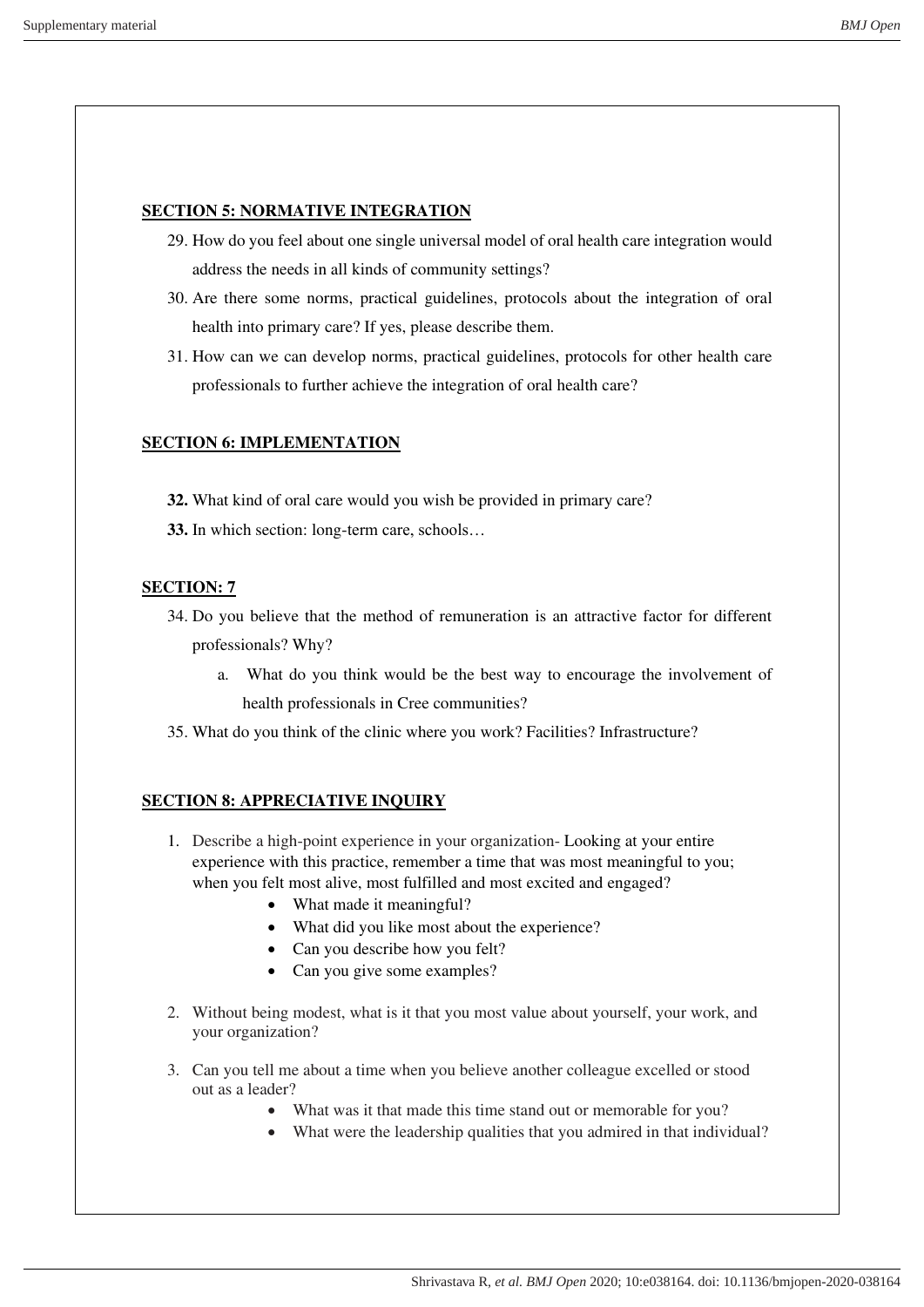- What are the skills and attributes that you believe are the most valuable in the managing your work?
- 4. What are the core factors that give life to this organization, without which the organization would cease to exist? OR What do you experience as the core factors that give life to this organization?
- 5. What three wishes do you have to enhance the health and vitality of your organization?

## **C) CLOSING THE INTERVIEW**

- $\triangleright$  Is there anything else which seems to you important and that you would like to talk about? any comment?
- $\triangleright$  Thank candidate for their time and contribution
- $\triangleright$  Ask if the participant can be contacted later if necessary

### **D) AFTER THE INTERVIEW**

- $\triangleright$  Verify if the tape recorder
- ➢ Write down any observations made during the interview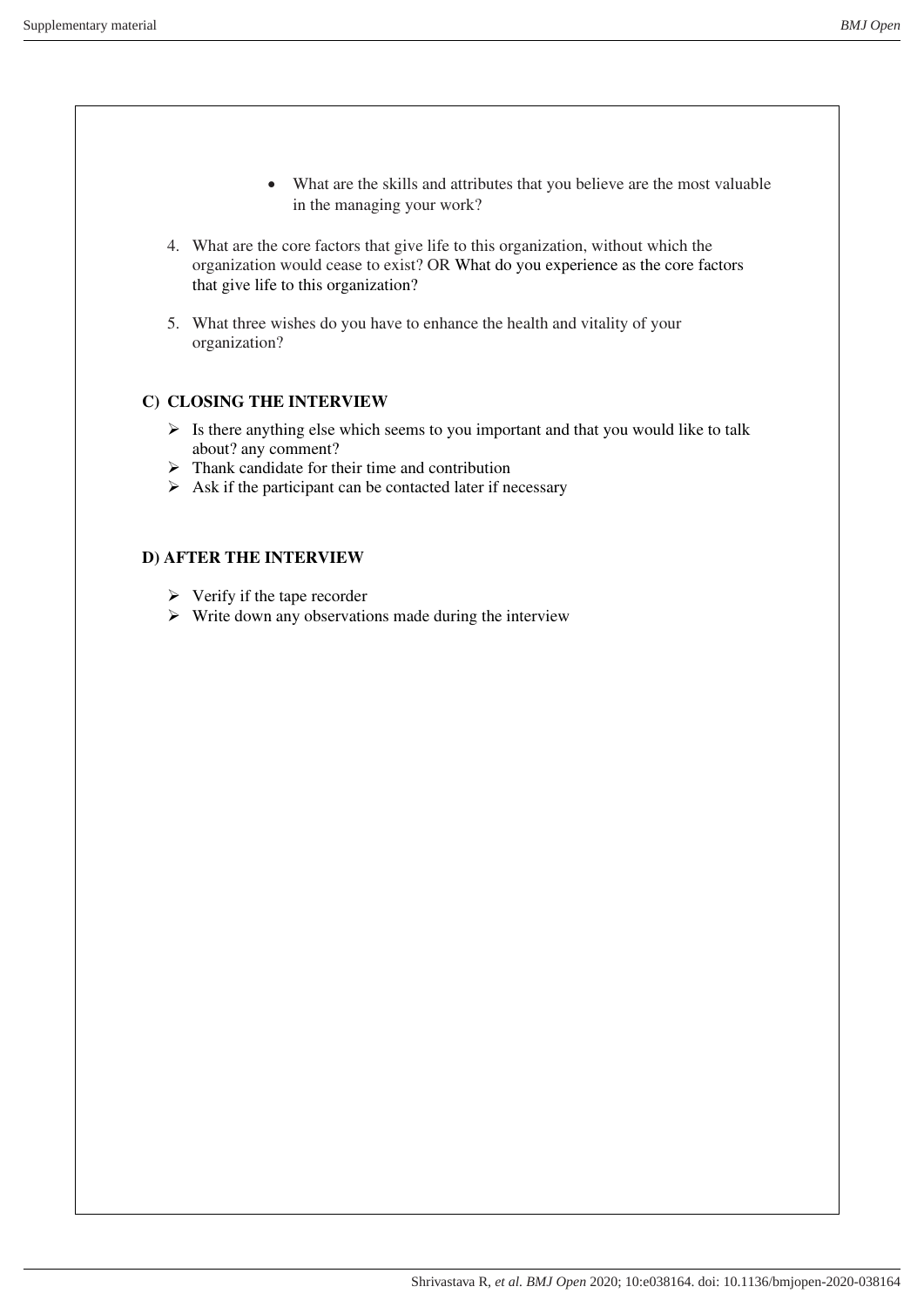# **INTERVIEW PLAN PATIENTS**

Date: …………………………..

Number of interview: ………………………….

Time and place: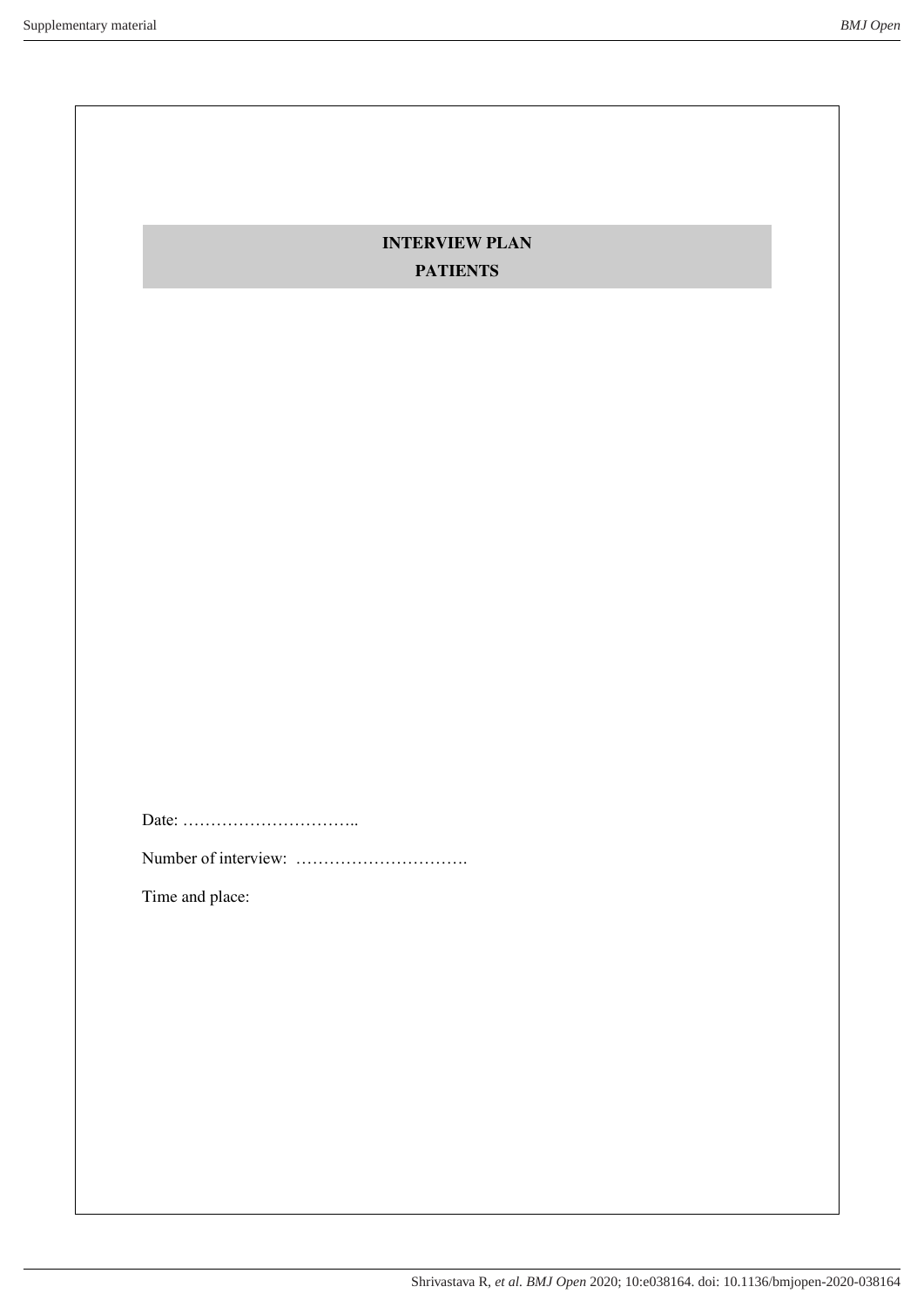## **B) OPENING THE INTERVIEW**

- $\triangleright$  Greet the applicant; introduce yourself (interviewer/position) and make the interviewee feel comfortable
- $\triangleright$  Explain the purpose of the interview, inform candidate of the duration of the interview allow interviewee to read the instructions
- $\triangleright$  Invite the interviewee to clarify any doubts regarding the interview, and sign the 2 copies of consent form (keep 1 copy)
- $\triangleright$  Describe the interview process
- $\triangleright$  Before starting, remind the participant that his/her anonymity will be respected and that his/her name will not appear on any written report. If any other names are mentioned during the interview, they will also be kept anonymous.
- $\triangleright$  Underline that: "even if there is nothing really very indiscreet in the discussion, you can refuse at any time to answer or still to end the interview "
- $\triangleright$  Install the tape recorder (make test of recording)

## **D) CONDUCTING THE INTERVIEW**

- $\triangleright$  Begin with unstructured, open questions to encourage the spontaneity, then encircle gradually the subject (funnelling technique)
- $\triangleright$  Make brief syntheses at the end of sections to make sure that we understood well and to give the opportunity to individual to complete or to modify its statements (reformulation: " if I understood well what you say to me, you ….")
- $\triangleright$  It is possible that, spontaneously, individuals approaches the themes of discussion on a different order which that describes in the following sections (for example in passing directly of the section 1 in the section 3): in that case, not to try to respect the order of sections, the important is to facilitate its spontaneity while making sure that we approach all the strategic themes.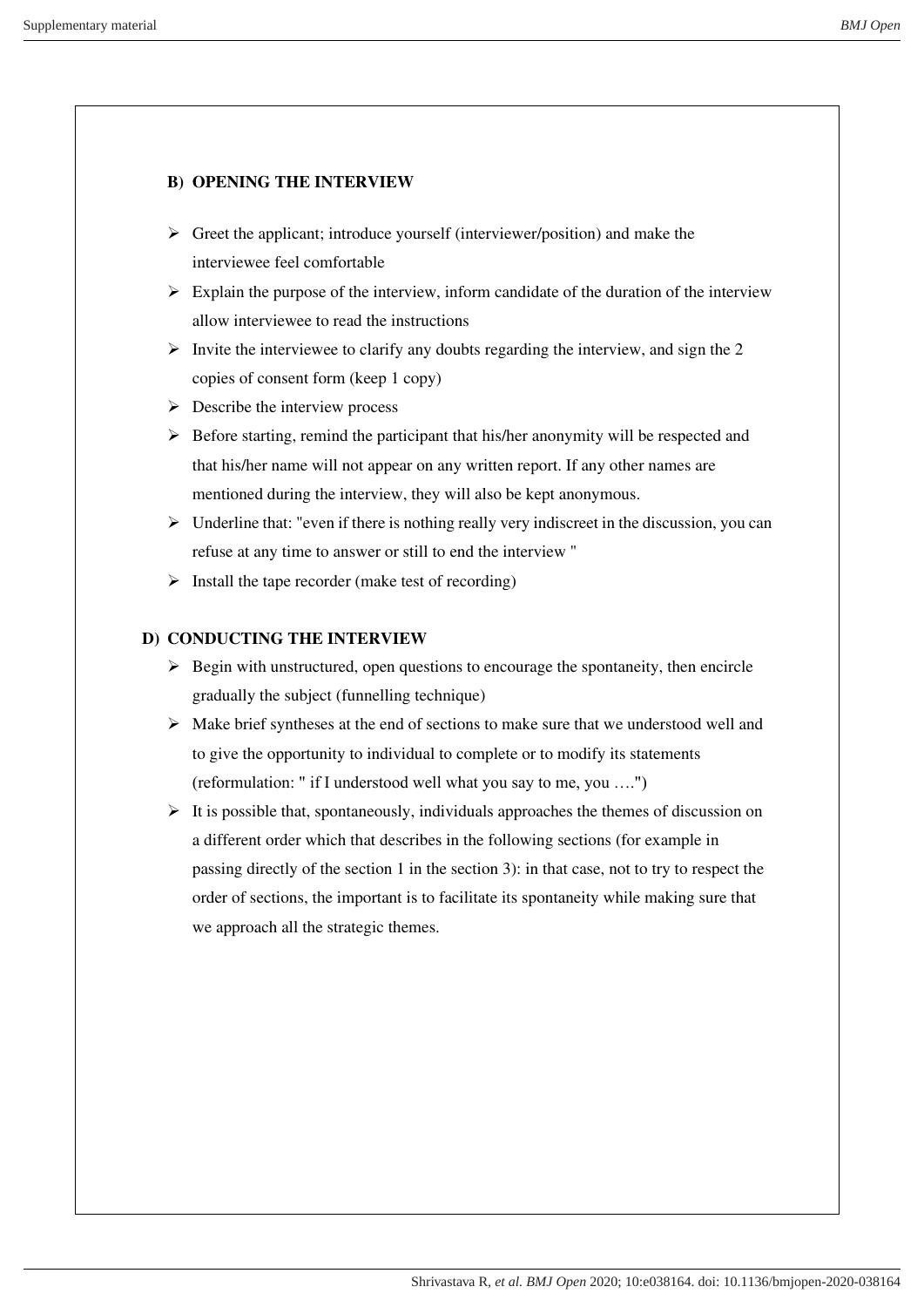### **SECTION 1: ACCESS TO CARE**

1. ELIGIBILITY / AVAILABILITY Do you feel that the dental services offered in your community are good?

a. Do they meet your needs?

b. What are your needs?

2. ACCESSIBILITY What do you think about the accessibility of the dental clinic?

a. Transport

b. Infrastructure

3. AVAILABILITY Are there any dental services that you would want to access which are not always available in your community?

4. ACCOMMODATION What do you think of the dental clinic's schedule? The availability of appointments? Does it meet your needs?

a. What do you think about the waiting time prior to getting an appointment?

5. Do you ever happen to go to the dentist:

a. For emergencies? When you are in pain? For regular routine examinations and cleaning?

b. AFFORDABILITY Does the fact that your dental care is paid for motivate you to visit the dental clinic?

## **SECTION 2: PATIENT CARE**

6. When you consult for a dental problem, do you feel that the clinic staff is taking good care of you?

7. Can you discuss your general health problems with your dentist?

- a. Do you feel comfortable when doing this?
- b. Do you feel that discussing your problems with the dentist helps you acquire the resources you need?

8. In the last year have you seen a doctor for a health problem?

- a. Do you believe that this health problem has an impact on your oral health?
- 9. Do you receive appropriate care for your health condition?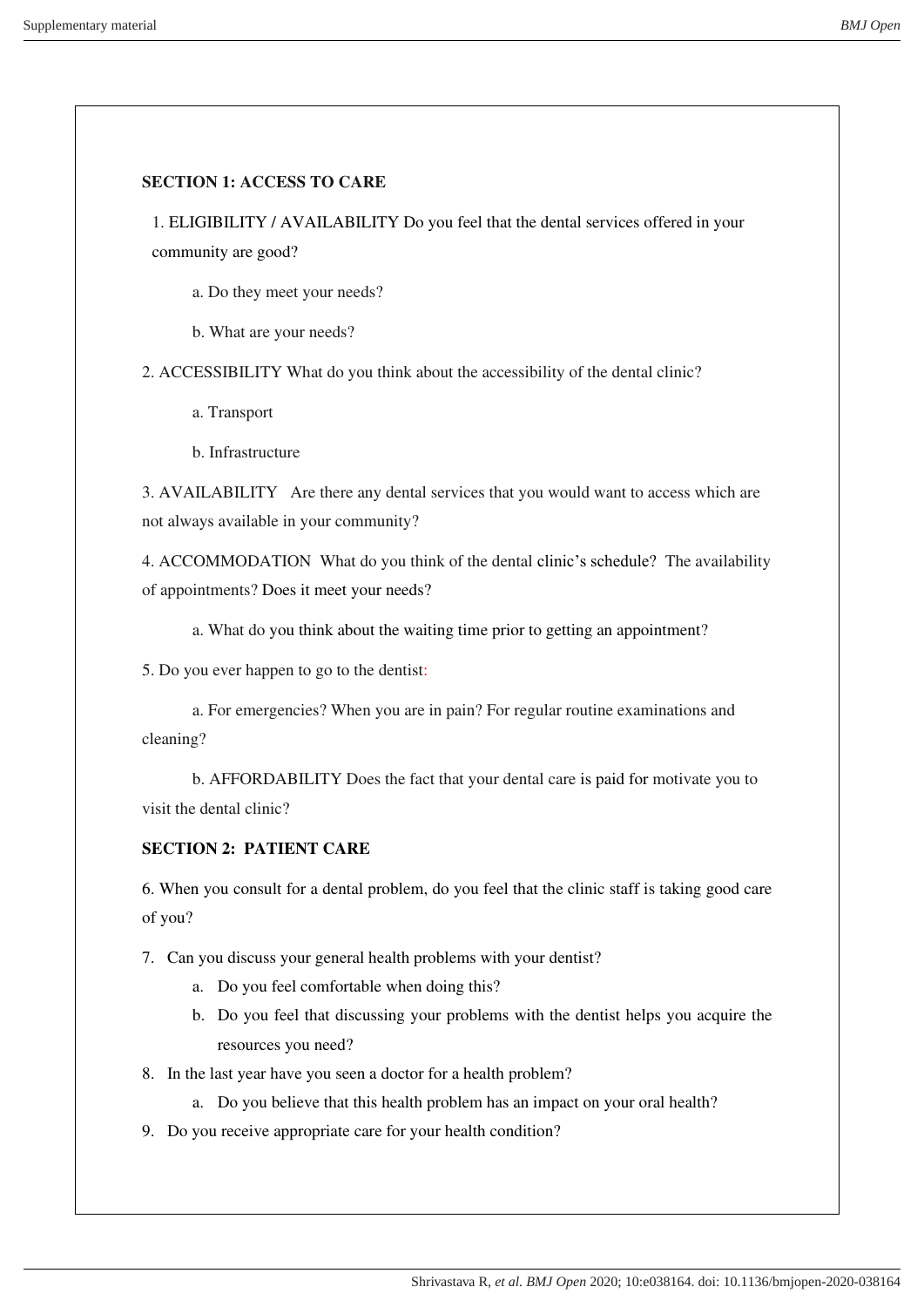\*\*\*(oral health AND general health)

## **SECTION 3 : CONTINUITY**

10. Is there a follow up after your appointment at the dental clinic? Do they communicate with you after your appointment?

- a. To make new appointments?
- b. To confirm your appointments? (Reminder)
- 11. What would be the best way to contact you?
	- a. E-mail, phone, Facebook?
- 12. Who should preferably contact you? A Cree employee or a non-Cree professional?

## **SECTION 4 : PATIENT-CENTERED CARE**

13. Do the dental clinic staffs understand your needs? Why?

- a. Do you always understand what the dentist tells you? Do you feel comfortable asking questions about your treatment?
- 14. Do you feel that your dentist respects your values and preferences?
	- a. As for the choice of treatments?
	- b. As for the proceedings of the sessions?
	- c. As for his approach?
- 15. Do you feel that your dentist would have the same approach with an individual of the opposite gender?
	- a. Do you feel a difference if your care provider is a man or a woman?

# **SECTION 5: APPRECIATIVE INQUIRY**

- 6. What are the core factors that give life to this organization, without which the organization would cease to exist? OR What do you experience as the core factors that give life to this organization?
- 7. What three wishes do you have to enhance the health and vitality of this organization?

# **SECTION 5: CONCLUSION**

## CLOSING THE INTERVIEW

- $\triangleright$  Is there anything else which seems important to you and that you would like to discuss? Any comment?
- $\triangleright$  Thank candidate for their time and contribution